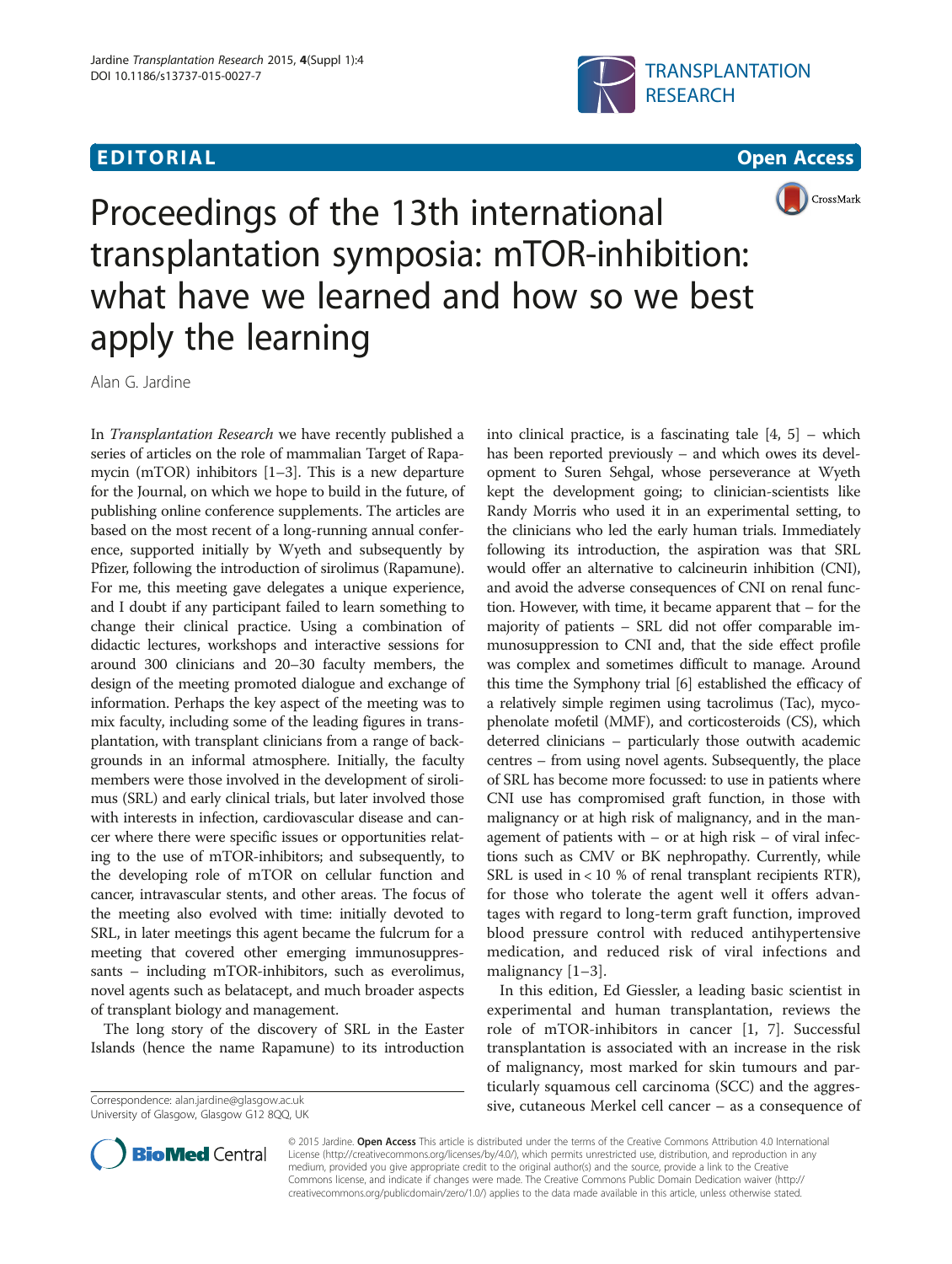immunosuppression. Registry data show that half of all transplant recipients will develop some form of cancer during their lifetime [\[1](#page-2-0), [7](#page-2-0)]. It is difficult to have imagined, even with hindsight, that mTORi would emerge as effective treatments for cancer, given the negative impact of previous agents on malignancy. However, various mTORi – including derivatives of SRL, such as temsirolimus – are now licenced for the treatment of a variety of tumours including renal cancers and angiomyolipomas (AML) associated with Tuberous Sclerosis Complex (TSC). The first inkling of their efficacy came in the demonstration that switching to SRL could regress Kaposi's sarcoma (1,7), later studies – highlighted in this article have shown benefits of SRL in preventing the recurrence of common skin cancers in RTR. In this, and other reviews, the key role of mTOR in cell proliferation has been explained in more detail [\[1](#page-2-0), [7\]](#page-2-0).

In the second article, Helio Tedesco-Silva and colleagues review 15 years of experience of SRL in Sau Paulo, Brazil; one of – if not the – largest kidney transplant centre in the world. The size of their transplant population allowed this centre, in collaboration with others, to lead a number of early phase trials, and to study the possible benefits of de novo low-dose CNI-SRL combinations and to use the combination of SRL and Tac (when the latter agent emerged as the CNI of choice, 6), and to study SRL in combination with induction therapy using IL-2 receptor blockade. The results, in studies involving many hundreds of patients, show that it is possible to achieve similar acute rejection rates, and comparable graft function with SRL-CNI vs standard therapy but that even in the most experienced centres, withdrawal due to adverse side effects is higher with SRL, as is the incidence of clinically significant proteinuria. However, in this centre –as observed elsewhere – the incidence of CMV infection was halved in patients receiving SRL.

This centre was also involved in trials, following on from the experience with de novo use above, to investigate the use of a pre-determined switch from CNI to SRL. Over the years, there have been a series of studies examining the potential benefits of switching at time points from a few days to several months after transplantation [[2, 3](#page-2-0)]. The findings of Tedesco-Silva et al., [\[2](#page-2-0)] mirror those of other studies. Patients with minimal proteinuria and good graft function, who tolerate SRL, did very well with better graft function than those who continued on conventional CNI based therapy. However, switching was associated with a higher incidence of acute rejection (albeit with limited long term effects), proteinuria and withdrawal due to intolerance.

These observations are consistent with more general experience that SRL-based immunosuppression is associated with very good graft function, but that its use is difficult in clinical practice. "Therapeutic inertia" on the

part of both clinicians and patients has limited the use of SRL for this reason, unless there is a driving clinical indication – most commonly intolerance of CNI, or the risk or presence of malignancy, or viral infections (CMV and BK virus; 3).

In the third article, Fritz Diekmann and colleagues [[3](#page-2-0)] from Barcelona, present their extensive clinical experience with SRL. Covering similar ground to the review above [[2](#page-2-0)], and providing an accessible table of the key studies, they highlight the difficulties in switch protocols – from CNI to mTOR-inhibitors – and the difficulties with "reactive" switches in clinical practice, particularly when patients have significant proteinuria. In spite of this, they see a place for SRL based therapy in patients with CNI cosmetic side effects and neurotoxicity, patients with or at risk of BK and CMV infection and cancers, particularly those with a viral aetiology. Perhaps the most important contribution of this group has been to inform and help patients, and clinicians, to manage side effects including mouth ulcers and skin rashes, to allow patients to continue with SRL in the longer term and the importance of targeting lower trough levels.

There are few new agents for transplant immunosuppression, either in development or that have come into clinical practice since the introduction of SRL. The difficulty in developing new agents for a relatively small therapeutic indication and market, and the limitations of the conventional composite trial endpoint – acute rejection, graft loss, death and loss to follow-up – have deterred pharmaceutical companies from investment in this area. The recent history of clinical trials has been early discontinuation of clinical development programmes (e.g. FTY-720 and AEB-071), and only belatacept has been licenced for clinical use, with limited impact. Although transplant outcomes have improved dramatically in the last 40 years, the agents we use have toxicity that would be unacceptable in other clinical areas, and most agents require close monitoring of drug levels. The SRL "story" outlined in the articles in this supplement illustrates how the indications for SRL use have evolved with time as we have understood the mechanisms of action, and moved to lower dose and target levels – a "story" that is not dissimilar to the other agents in clinical use. For SRL, it now appears that *de novo* use is impractical in most centres, and that its place is to minimise or replace CNI in patients with CNI related toxicity; and those with or at risk of viral infections or malignancy. These indications limit use to 5–10 % of the total transplant population; a subgroup for whom it is the best agent, with a key role. However, there are large regional variations. SRL may be favoured in regions where CMV seropositivity is high and the cost of universal prophylaxis prohibitive; and in regions where the rate of cancer is high, such as the countries in South East Asia with high levels of genitourinary malignancy. The development of